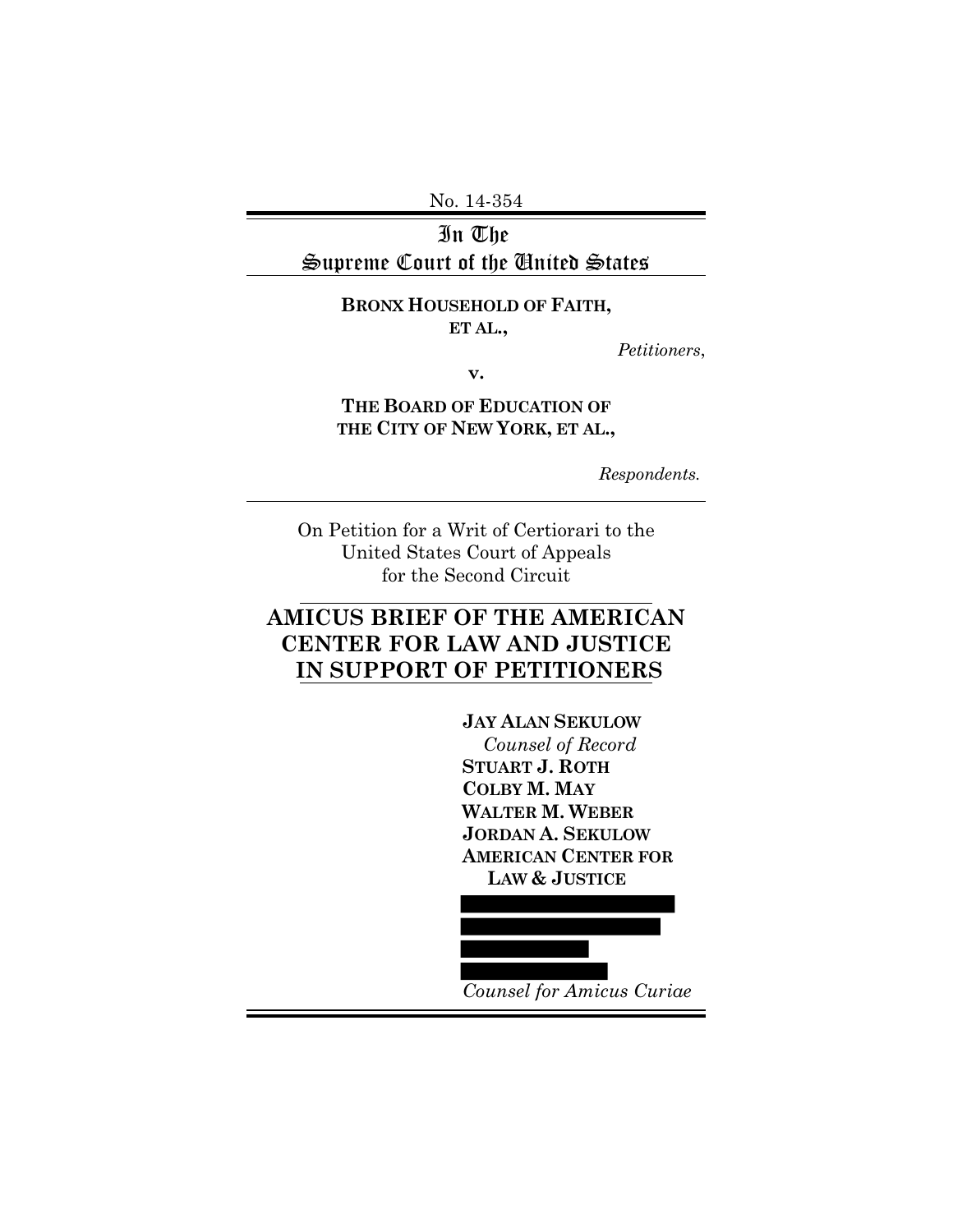## **TABLE OF CONTENTS**

| <b>TABLE OF AUTHORITIES.</b><br>11                                                                                                         |  |  |  |  |  |  |  |  |  |  |  |  |  |
|--------------------------------------------------------------------------------------------------------------------------------------------|--|--|--|--|--|--|--|--|--|--|--|--|--|
| $\mathbf{1}$                                                                                                                               |  |  |  |  |  |  |  |  |  |  |  |  |  |
| SUMMARY OF ARGUMENT.<br>1                                                                                                                  |  |  |  |  |  |  |  |  |  |  |  |  |  |
| $\overline{2}$                                                                                                                             |  |  |  |  |  |  |  |  |  |  |  |  |  |
| THE SECOND CIRCUIT EMBRACED<br>L.<br>A SERIES OF LEGAL ERRORS IN ITS<br>FREE SPEECH ANALYSIS. 4                                            |  |  |  |  |  |  |  |  |  |  |  |  |  |
| A. That an Activity Is Unique Theologi-<br>cally Does Not Mean it Can Be<br>Excluded Legally. $\dots \dots \dots \dots \dots$ 4            |  |  |  |  |  |  |  |  |  |  |  |  |  |
| B. The Establishment Clause Has No<br>"Penumbra" that Justifies Viewpoint<br>Discrimination.<br>6                                          |  |  |  |  |  |  |  |  |  |  |  |  |  |
| C. The Church May Not Be Penalized<br>Because the School District Observes<br>a Seven-Day Week<br>7                                        |  |  |  |  |  |  |  |  |  |  |  |  |  |
| D. There Is an Essential Difference<br>between Government Scrutiny<br>of its Own Speech and Government<br>Scrutiny of Private Speech.<br>8 |  |  |  |  |  |  |  |  |  |  |  |  |  |
| 9                                                                                                                                          |  |  |  |  |  |  |  |  |  |  |  |  |  |

i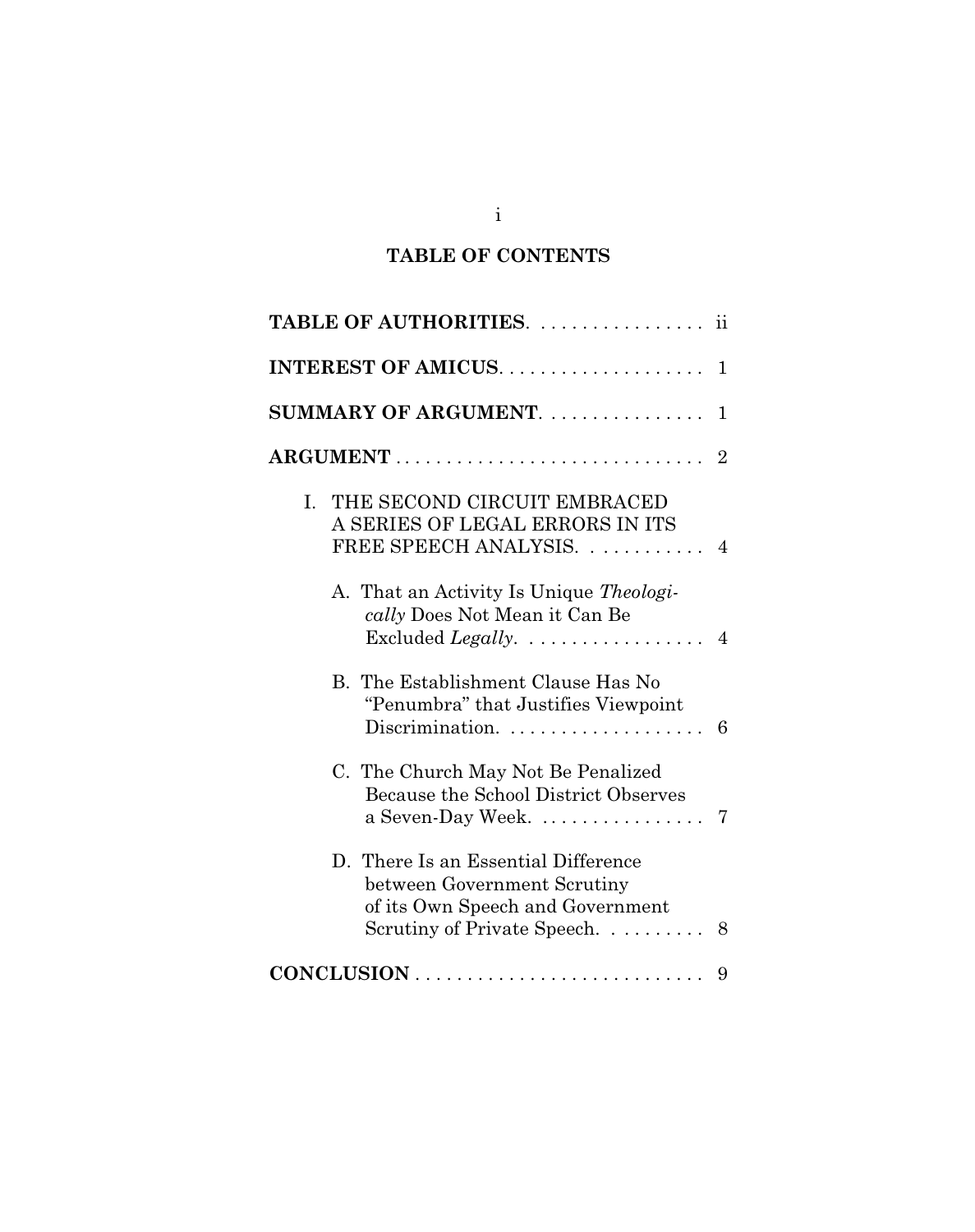# **TABLE OF AUTHORITIES**

| Cases                                                                                                                                            | Page |                |
|--------------------------------------------------------------------------------------------------------------------------------------------------|------|----------------|
| Board of Educ. v. Mergens,                                                                                                                       |      |                |
| Brandon v. Board of Educ. of Guilderland<br>Cent. School Dist., 635 F.2d 971 (2d Cir. 1980),<br><i>cert. denied</i> , $454$ U.S. $1123$ $(1981)$ |      | $\overline{2}$ |
| Bronx Household of Faith v. Board of<br>Educ. of City of New York,<br>650 F.3d 30 (2d Cir. 2011) 3, passim                                       |      |                |
| Good News Club v. Milford Cent. School,                                                                                                          |      |                |
| Good News Club v. Milford Cent. School,                                                                                                          |      |                |
| Lamb's Chapel v. Center Moriches<br>Union Free School Dist., 959 F.2d 381                                                                        |      | $\overline{2}$ |
| Lamb's Chapel v. Center Moriches Union<br><i>Free School Dist.</i> , 508 U.S. 384 $(1983)$ 3, 6                                                  |      |                |
| Major League Baseball Players Ass'n v. Garvey,                                                                                                   |      | $\overline{4}$ |
|                                                                                                                                                  |      |                |

ii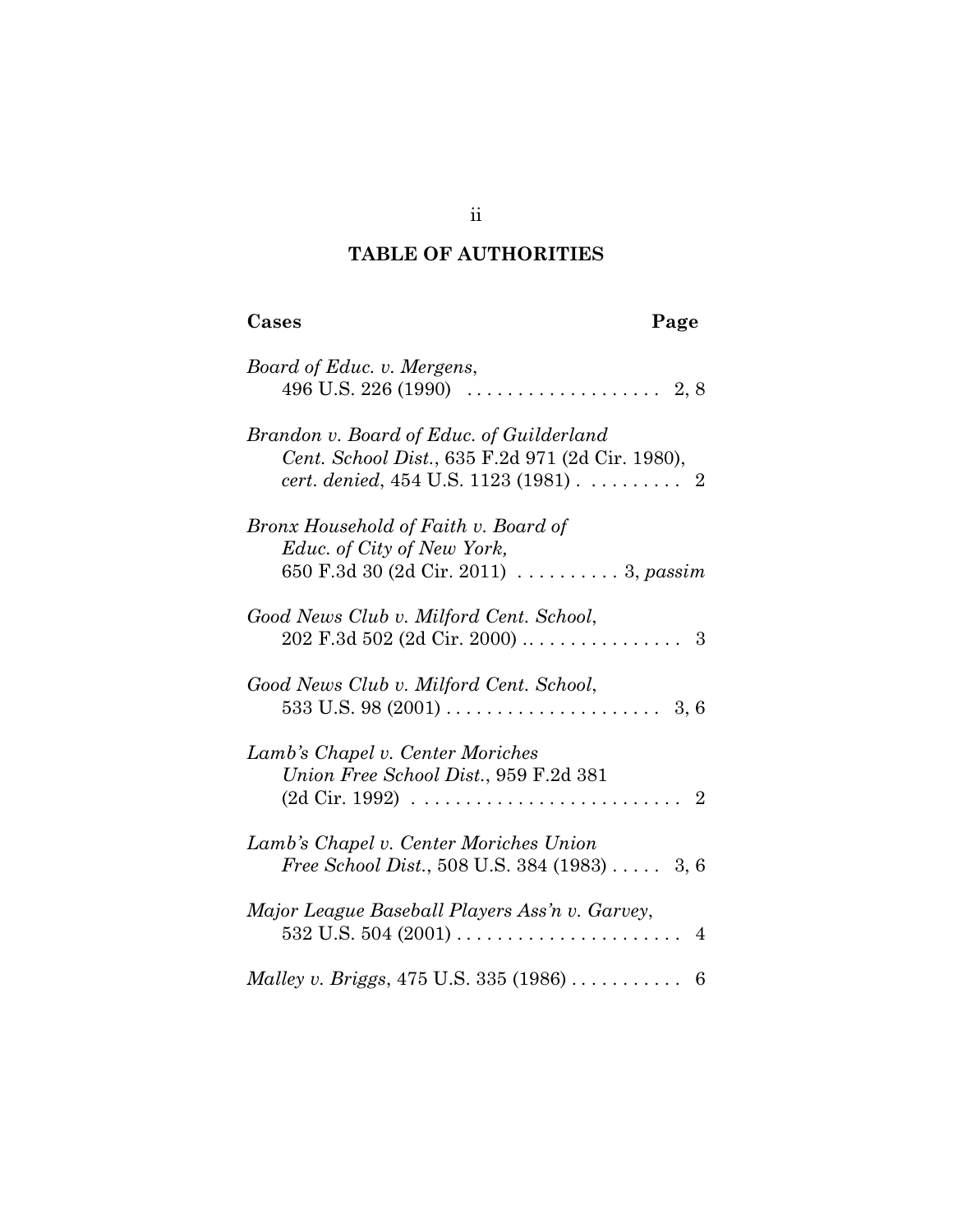| <i>McCullen v. Coakley, 134 S. Ct. 2518 (2014) </i> 1 |  |
|-------------------------------------------------------|--|
| Pleasant Grove City v. Summum,                        |  |
| <i>Widmar v. Vincent</i> , 454 U.S. 263 $(1981)$ 5    |  |

## **CONSTITUTIONS AND RULES**

|  | U.S. Const. Amend. I $\dots \dots \dots \dots \dots \dots$ 1, passim |  |  |  |  |  |  |  |  |  |  |
|--|----------------------------------------------------------------------|--|--|--|--|--|--|--|--|--|--|

## **OTHER AUTHORITIES**

| Christian Horse-lover's Club Inc.,                                                                                                          |  |
|---------------------------------------------------------------------------------------------------------------------------------------------|--|
| Harvey Kurland, "Religion and Martial Arts: Are<br>They Inseparable," Black Belt (May 31, 2013). 5                                          |  |
| "You Gotta Believe Devotional Based Show"<br>Lamb Camp," Phorum (Feb. 14, 2013)<br>www.breedersworld.com/forum/read.php?<br>1,533053,533053 |  |

## iii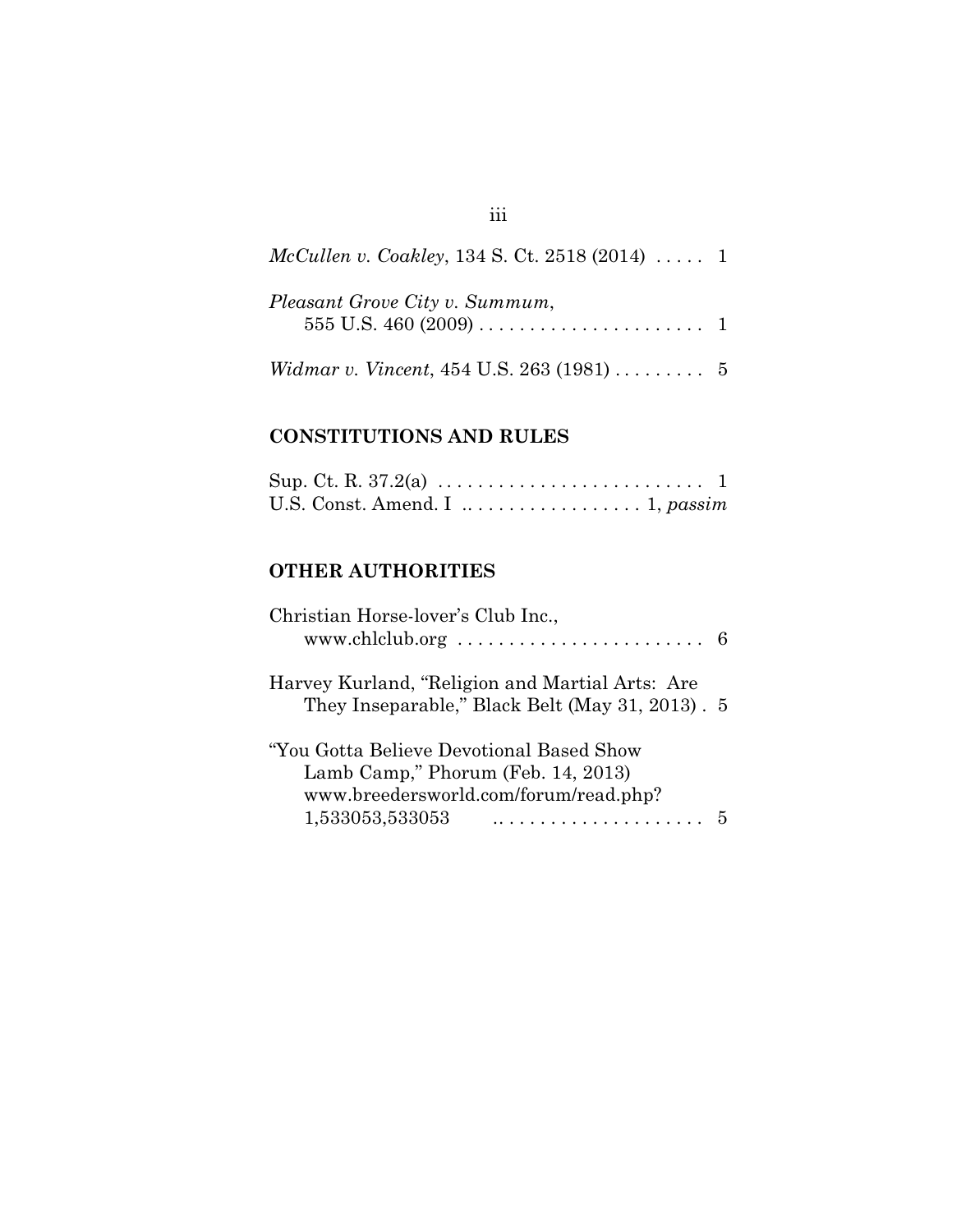#### **INTEREST OF AMICUS1**

The American Center for Law and Justice (ACLJ) is an organization dedicated to the defense of constitutional liberties secured by law. ACLJ attorneys often appear before this Court as counsel either for a party, *e.g.*, *Pleasant Grove City v. Summum*, 555 U.S. 460 (2009), or for amicus, *e.g*., *McCullen v. Coakley,* 134 S. Ct. 2518 (2014), addressing a variety of issues of constitutional law. The ACLJ is dedicated, *inter alia*, to the freedom of speech and to religious liberty.

#### **SUMMARY OF ARGUMENT**

The Second Circuit has once again denied equal access to a forum for speech, based solely upon the religious nature of the proposed expressive activity. In so doing, the court below not only continued a pattern of dissent from this Court's First Amendment cases, but also generated several very pernicious legal holdings.

First, the court rendered a theological judgment – religious worship is special and consecrates a place – to justify legal discrimination. Second, the court

<sup>&</sup>lt;sup>1</sup> Counsel of record for the parties received timely notice of the intent to file this brief. Sup. Ct. R. 37.2(a). The parties in this case have consented to the filing of this brief. A copy of the consent letters are being filed with this brief. No counsel for any party authored this brief in whole or in part. No person or entity aside from the ACLJ, its members, or its counsel made a monetary contribution intended to fund the preparation or submission of this brief.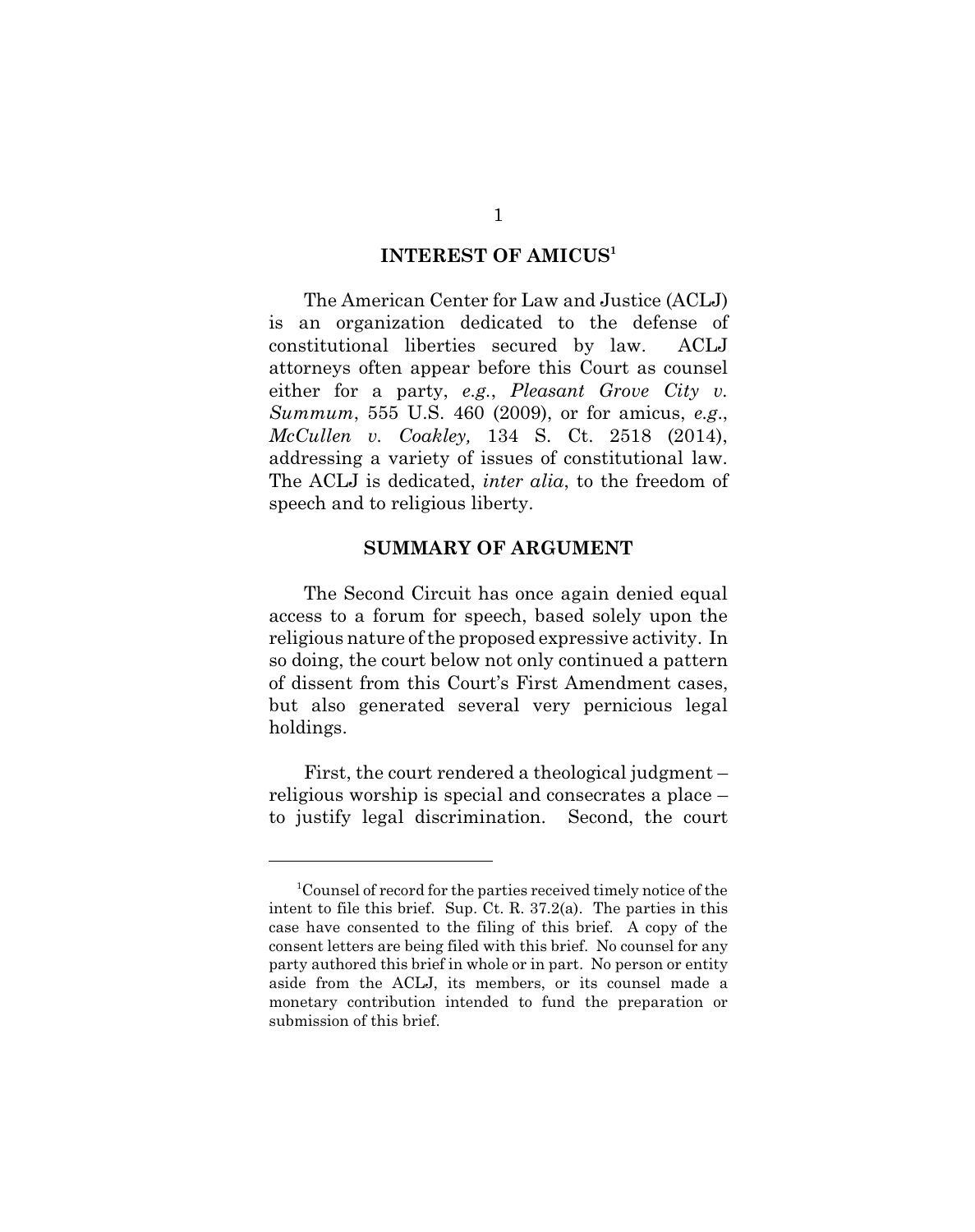conferred a speech-restrictive "penumbra" upon the Establishment Clause, supposedly justifying contentand viewpoint-based restrictions on speech even when allowing the speech would not yield an Establishment violation. Third, the court penalized private speakers for the fact that the nationwide observance of a Saturday/Sunday weekend supposedly confers an unfair advantage on Christian users of otherwise vacant government facilities. And fourth, the court below conflated the government's own speech, which can be reviewed for religiosity as part of self-policing under the Establishment Clause, with private speech, which the government cannot constitutionally scrutinize for religiosity.

This Court should grant review to put a halt to the Second Circuit's persistent constitutional errors before they produce further mischief in the lower courts.

#### **ARGUMENT**

The Second Circuit has long resisted the notion that religious speech should be treated as having at least equal rights to comparable secular speech. Indeed, the Second Circuit is a rather notorious recidivist on this issue. *See, e.g., Brandon v. Board of Educ. of Guilderland Cent. School Dist.*, 635 F.2d 971 (2d Cir. 1980) (allowing student group equal access to meet for prayer on school premises would violate Establishment Clause), *cert. denied*, 454 U.S. 1123 (1981), *overruled*, *Board of Educ. v. Mergens*, 496 U.S. 226 (1990); *Lamb's Chapel v. Center Moriches Union Free School Dist.*, 959 F.2d 381 (2d Cir. 1992) (denial of equal access to school facilities for outside group's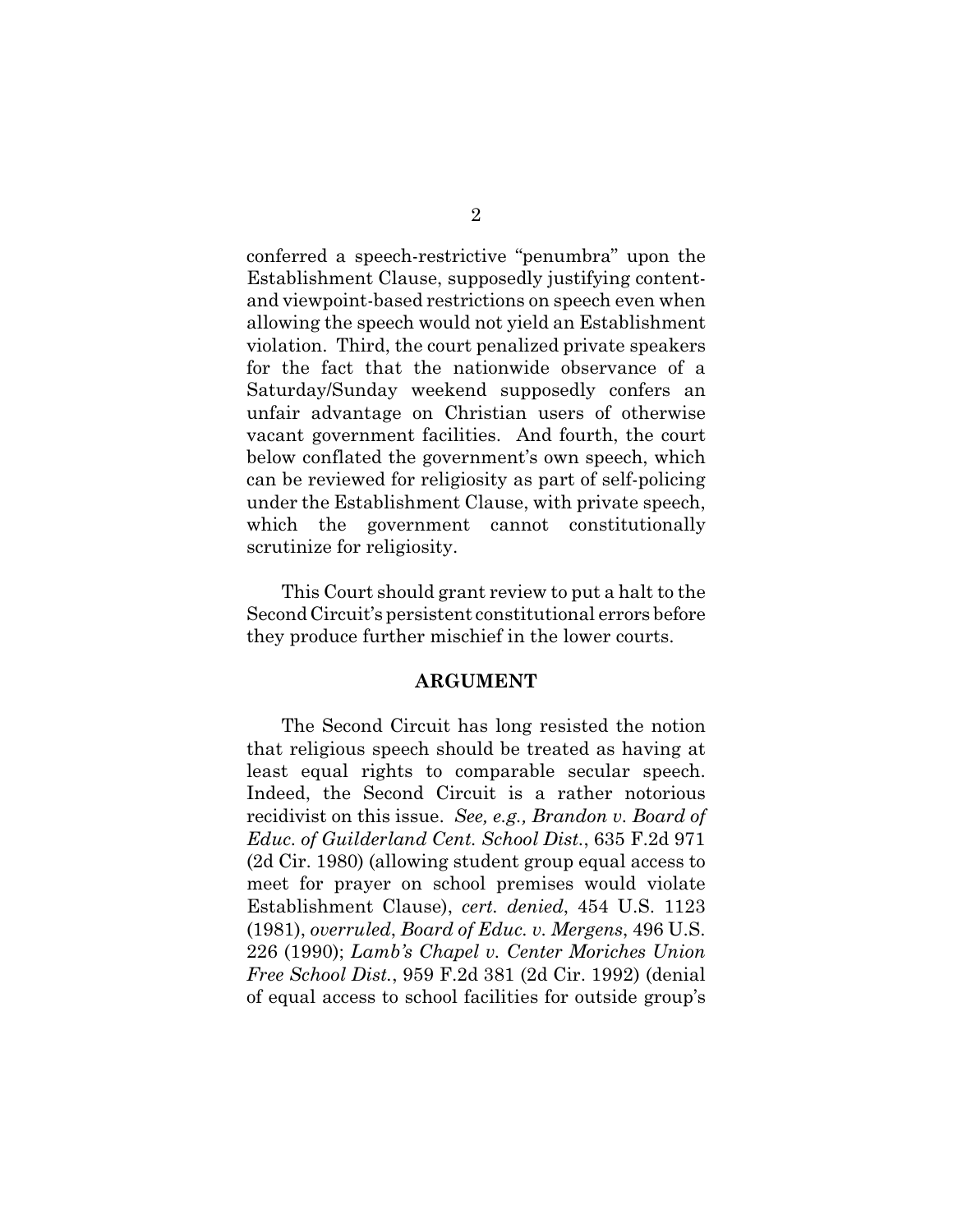religious speech does not violate First Amendment), *rev'd*, 508 U.S. 384 (1993); *Good News Club v. Milford Cent. School*, 202 F.3d 502 (2d Cir. 2000) (denial of equal access to school for catechesis and prayer program for elementary school children does not violate First Amendment), *rev'd*, 533 U.S. 98 (2001). In fact, the Second Circuit openly adheres to the view that it was the Supreme Court, and not the Second Circuit, that went astray in the equal access cases. *See Bronx Household of Faith v. Board of Educ. of City of New York,* 650 F.3d 30, 46 (2d Cir. 2011) ("The Supreme Court's rulings in *Rosenberger*, *Lamb's Chapel*, and *Good News Club* **deviated** from a previous widespread governmental and judicial perception of the scope of the Establishment Clause's prohibitions") (emphasis added).

Continuing this unfortunate pattern, the Second Circuit has once more upheld the notion that otherwise permissible expressive activities by private parties can be discriminatorily excluded from public school facilities *precisely because those expressive activities are religious*. The court's rationale for that conclusion embraces several pernicious legal positions, elaborated below, which warrant this Court's review and correction.

This amicus brief focuses upon the Second Circuit's mangling of the law under the Free Speech Clause of the First Amendment in its 2011 opinion in the present case. It merits noting, however, that the lower court, by upholding the express exclusion of certain *religious* activities, equally ran afoul of the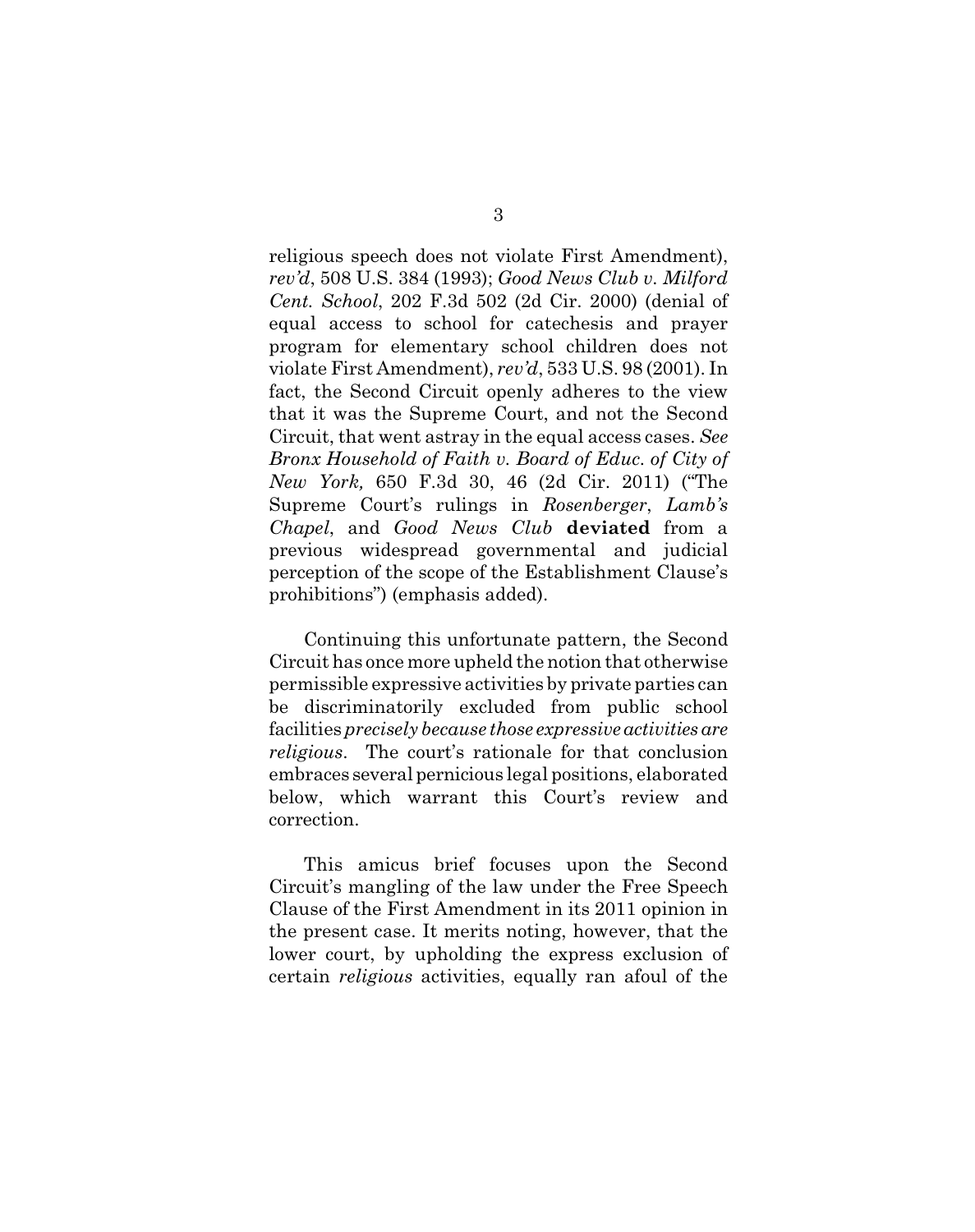Free Exercise (and Establishment) Clause of that same Amendment.

## **I. THE SECOND CIRCUIT EMBRACED A SERIES OF LEGAL ERRORS IN ITS FREE SPEECH ANALYSIS.**

In its 2011 decision in this case, 650 F.3d 30, the Second Circuit squarely faced – and bungled – the church's Free Speech claim to equal access here.<sup>2</sup> The following doctrinal errors merit review and correction by this Court, lest they fester and spread further.

### **A. That an Activity Is Unique** *Theologically* **Does Not Mean it Can Be Excluded**  *Legally***.**

Yes, religious worship services are special, 650 F.3d at 36-39 – but in ways cognizable to theology, not civil adjudication. It is not the business of the federal judiciary to determine what "consecrates a place," *id*. at 45. The Second Circuit therefore erred by ruling that worship services are, in effect, expressive activities that are so special that they can be discriminated against.

To be sure, the church would be the first to say that there is something unique and incomparable – *sui generis*, in the words of Judge Calabresi, *id*. at 51 (concurring opinion) – about the worship of God. But

 $A$  grant of certiorari in this case would bring up for review prior decisions of the Second Circuit, including the lower court's ruling on the free speech issue. *See, e.g., Major League Baseball Players Ass'n v. Garvey*, 532 U.S. 504, 508 n.1 (2001).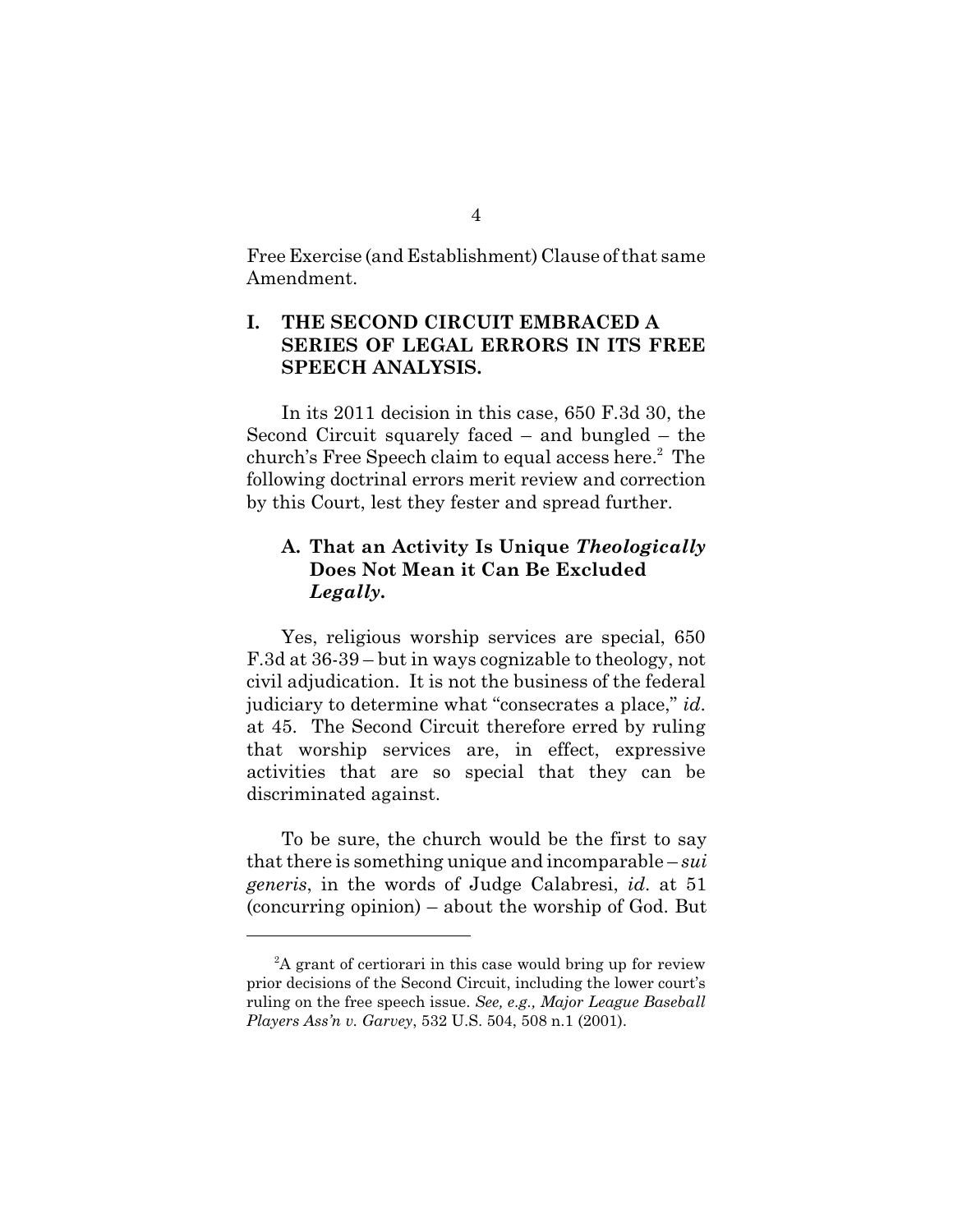that difference is a matter for the eyes of faith, not the eyes of judicial (or school board) review. As this Court recognized in *Widmar v. Vincent*, 454 U.S. 263, 269 n.6 (1981), "There is no indication when 'singing hymns, reading scripture, and teaching biblical principles' . . . cease to be 'singing, teaching, and reading' – all apparently forms of 'speech,' despite their religious subject matter – and become unprotected 'worship.'"

That a *term* is exclusively religious does not mean that the *activity* it describes has no secular analogue. A sacrament is uniquely religious, but that does not mean that excluding "sacraments" while allowing comparable secular activities is not an unconstitutional denial of equal access. A school need not allow food to be brought onto its premises by outside groups. But if it does so, it cannot treat a Seder meal differently from a Halloween meal just because the former has profound religious meaning. To exclude the rite of Baptism while allowing bobbing for apples is not to evince concern about water splashing on heads or floors, but to discriminate against an (expressive) activity because of the religious perspective of that activity.

In short, the Second Circuit's discussion about the possible exclusion of "an event or activity that includes expression of a point of view," listing as examples "martial arts matches, livestock shows, and horseback riding," 650 F.3d. at 37, poses the wrong question. Can a school exclude only *religious* martial arts, *see* Harvey Kurland, "Religion and Martial Arts: Are They Inseparable," Black Belt (May 31, 2013), or *religious* livestock shows, *e.g.*, "You Gotta Believe Devotional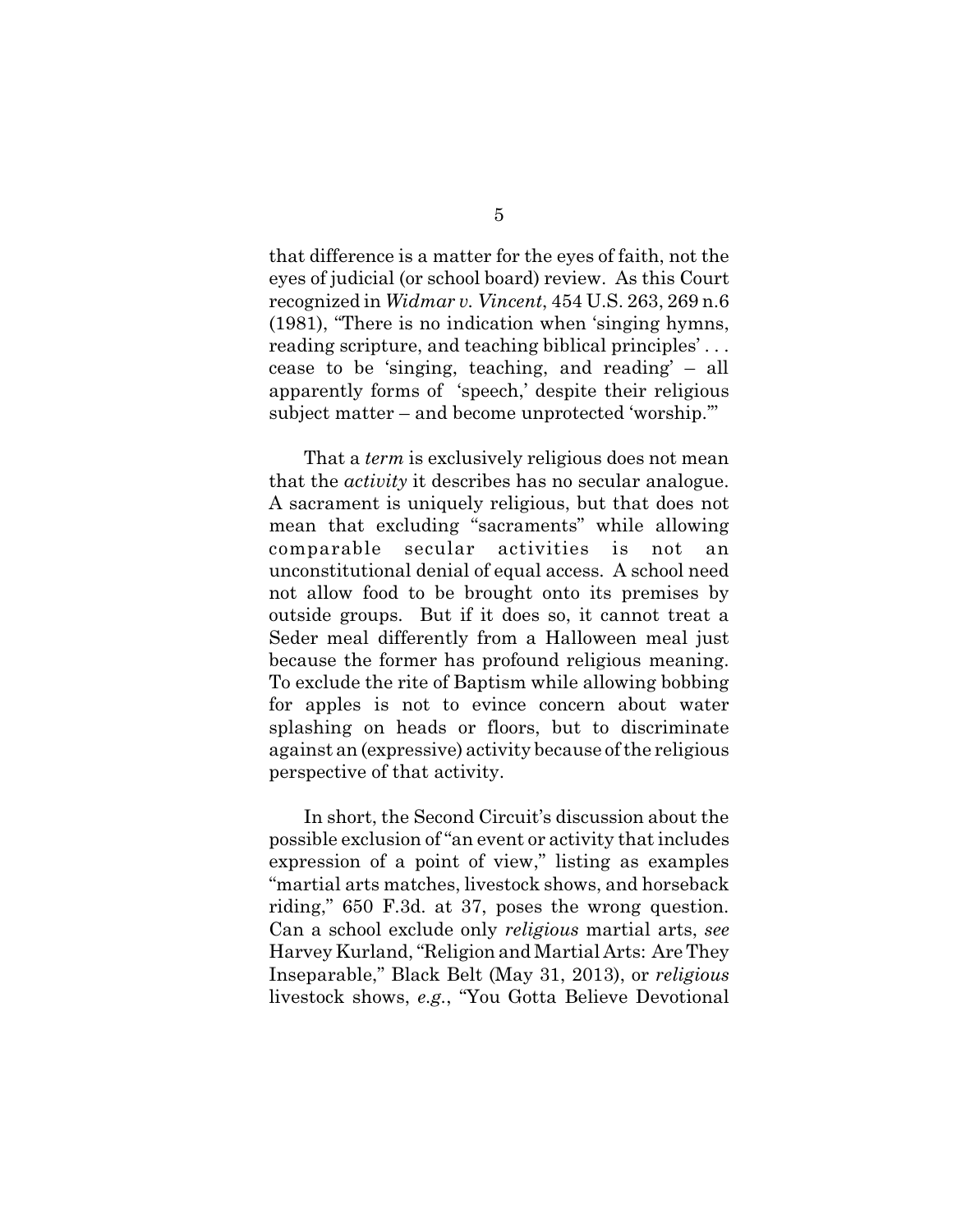Based Show Lamb Camp," Phorum (Feb. 14, 2013) www.breedersworld.com/forum/read.php?1,533053, 533053, or *religious* horseback riding, *e.g.*, Christian Horse-lover's Club Inc., www.chlclub.org? The answer is plainly "no."

## **B. The Establishment Clause Has No "Penumbra" that Justifies Viewpoint Discrimination.**

This Court has observed that "avoiding an Establishment Clause *violation*" could supply a compelling interest justifying content-based3 restrictions on speech. *Lamb's Chapel*, 508 U.S. at 394 (emphasis added). But the Second Circuit in this case said it "need not decide" whether the church's desired use "would in fact violate the Establishment Clause," 650 F.3d at 40. Instead, the Second Circuit declared, it is enough if the school board has a "strong basis for concern" that there could be a violation. *Id*. *See also id.* at 49 ("reasonably perceived risk" of Establishment violation). This was error.

If this were a case involving the qualified immunity defense to damages, it would make sense for the court below to assess whether a reasonable school official might (albeit mistakenly) think the speech restriction at issue was constitutional. *See Malley v. Briggs*, 475 U.S. 335, 341 (1986). But this is not such a case.

<sup>&</sup>lt;sup>3</sup>Whether the same rule would apply even to a *viewpoint*based restriction, as here, remains an open question. *Good News Club*, 533 U.S. at 112-13.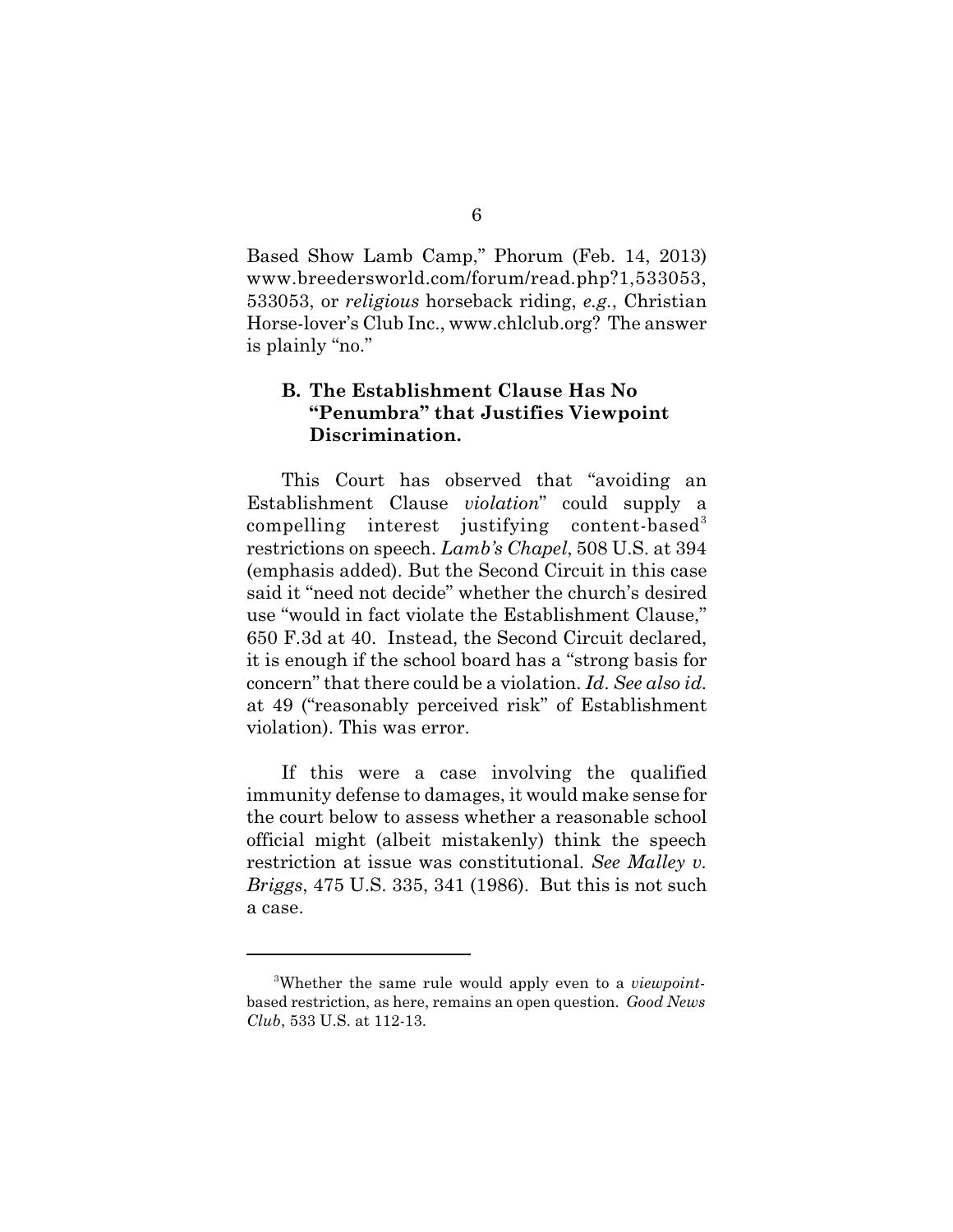What the Second Circuit has done is to generate a "shadow" or "force field" around that Establishment Clause that would have censorious legal effect, at the expense of a speaker's rights, *even when there would be no violation* of the Establishment Clause. This Court should repudiate the Second Circuit's erroneous creation of a speech-restrictive penumbra around the Establishment Clause.

### **C. The Church May Not Be Penalized Because the School District Observes a Seven-Day Week.**

The Second Circuit perceived religious favoritism in the coincidence of a Christian church's typical day for holding religious services and the availability of school facilities that same day (Sunday). 650 F.3d at 42 n.12, 45. Meanwhile, religions with different Sabbath days (Friday or Saturday) supposedly face a relative disadvantage. *Id*. at 43. *But see* Pet. at 6 (noting use by Jewish, Muslim, and other religious groups). The Second Circuit's gripe, however, is not with the school's access policy, but with the seven-day week itself (and the corresponding weekend). 650 F.3d at 50-51. That the school chooses to close for regular educational activities on the same days virtually every government office (including courts) closes is not the church's fault and provides no basis for discriminating against private users in a governmental effort to "even the score" among religions.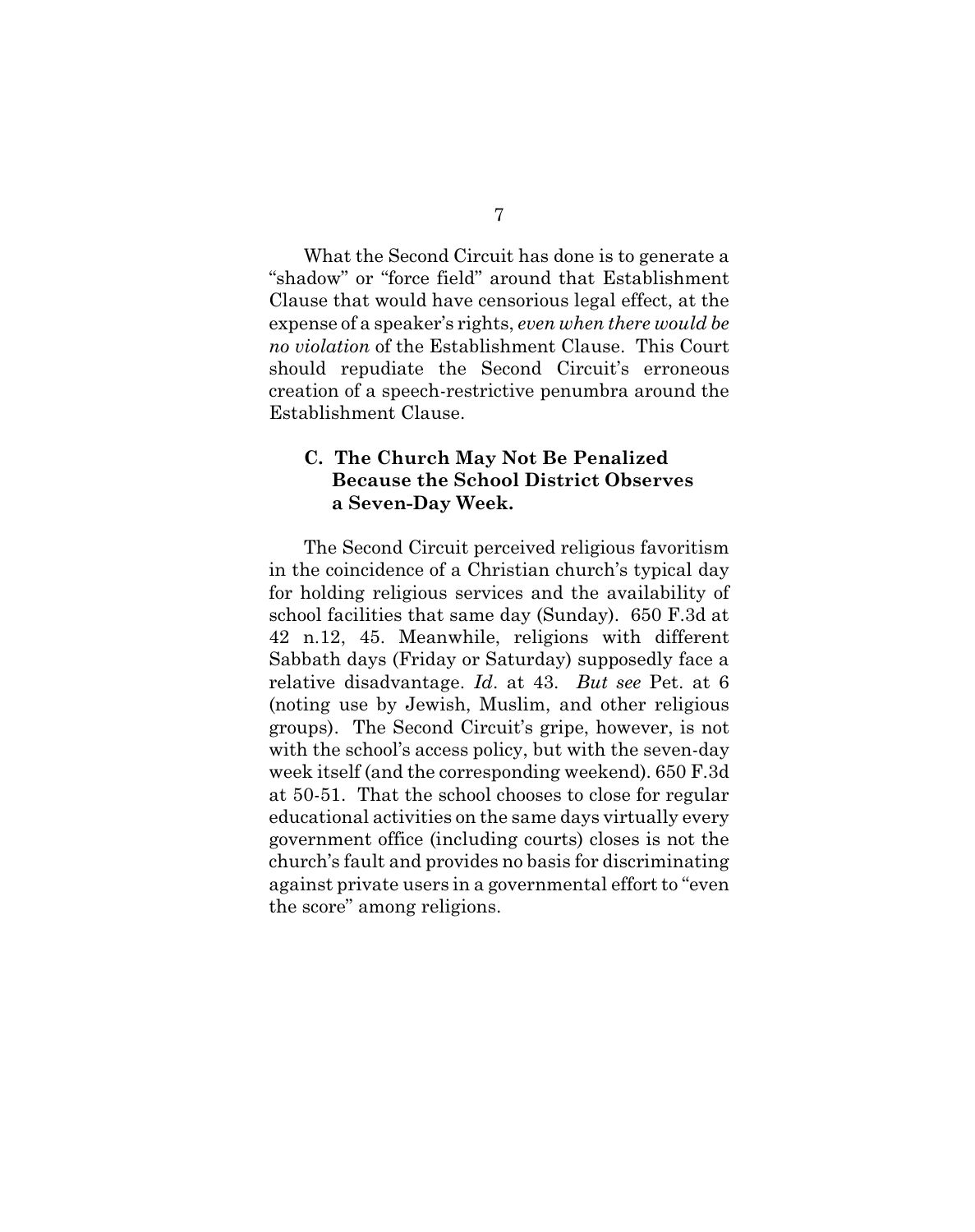### **D. There Is an Essential Difference between Government Scrutiny of its Own Speech and Government Scrutiny of Private Speech.**

The Second Circuit perceived no constitutional problem with governmental scrutiny of private speech to identify "what is properly deemed to be religious," and thus excludable, according to the Second Circuit, from the forum. 650 F.3d at 47. But the court below overlooked the enormously important distinction between government review of its *own* speech and government review of *private* speech. As this Court has explained, "there is a crucial difference between government speech endorsing religion, which the Establishment Clause forbids, and private speech endorsing religion, which the Free Speech and Free Exercise Clauses protect." *Mergens*, 496 U.S. at 250 (plurality). Consequently, there is no constitutional objection when the government scrutinizes its own speech to determine if it has crossed the Establishment Clause line. But there is no such thing as private speech being "too religious" for the First Amendment; hence, government review of private speech for religiosity, with a view to potential discrimination and exclusion, is not only unjustified but positively forbidden as content- or viewpoint-based censorship.